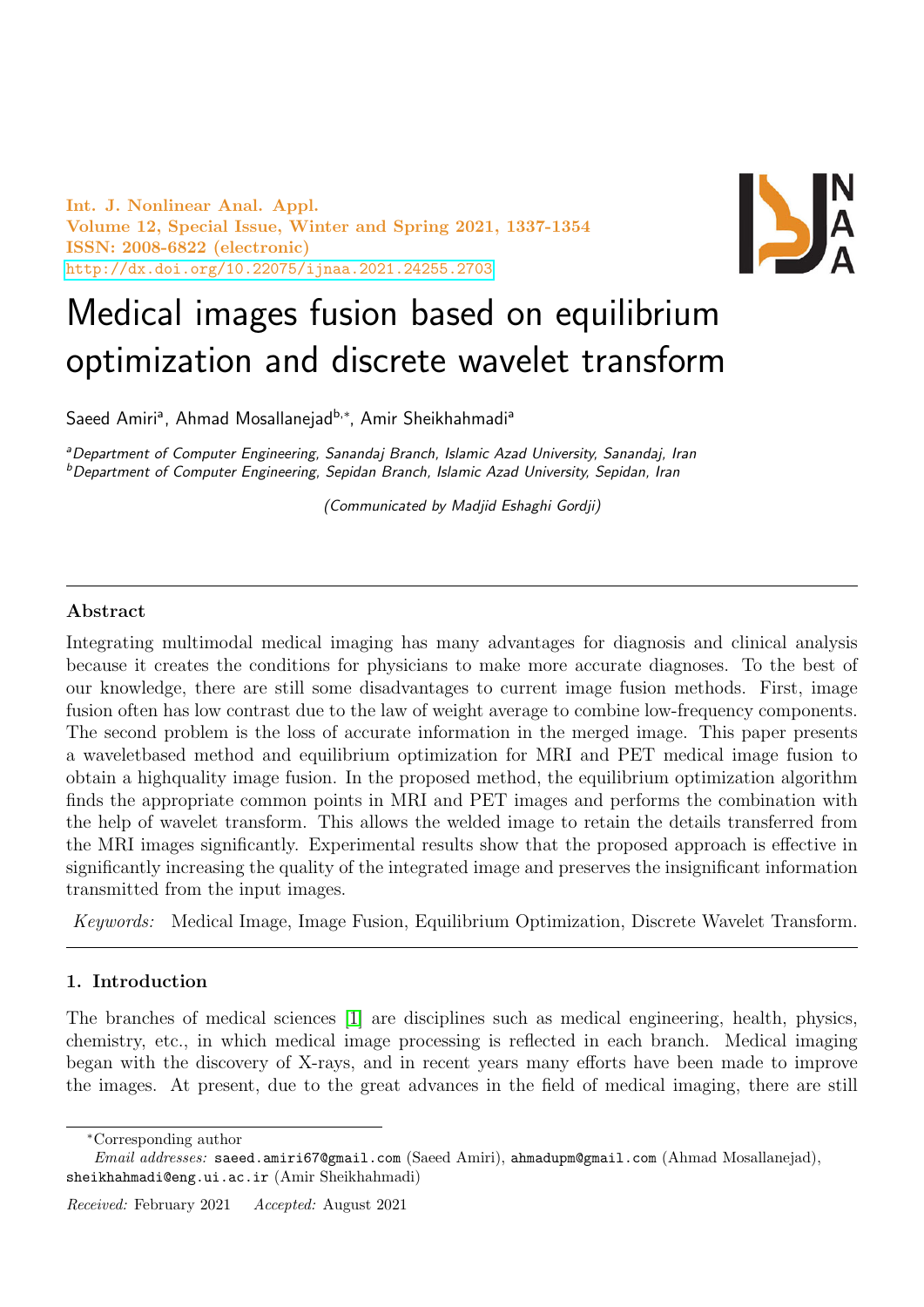limitations in this area, which are more evident in the imaging of the he art and brain because these two parts are vital parts of each The person is in life and is directly related to human life. Another important issue in this field is the processing and results of medical imaging [\[2\]](#page-16-1), which will affect the doctor's diagnosis, image quality, treatment and recovery time, correct knowledge of the disease, etc. Image processing can occur on a single-mode, multi-mode scale, and each mode will have its results.

Different medical images play an essential role in the clinical diagnosis of modern medicine and help diagnose diseases. To obtain enough information for an accurate diagnosis, physicians usually have to combine several different types of medical images from the same position to diagnose the patient's condition, which often causes great inconvenience. In the medical sciences, computed tomography (CT) scans [\[3\]](#page-16-2) and magnetic resonance imaging (MRI) [\[4\]](#page-16-3) are two widely used imaging techniques. However, they do not provide precise details of the structure of the brain. While CT scans are generally performed to image hard tissues and bone structure, MR results are good for delicate imaging tissues in the brain that have a valuable role to play in identifying the disease affecting the skull. These images are interdependent and interdependent, and no single image alone is sufficient for unique data content. Effective use of medical imaging is in hybrid imaging, which includes infinitesimal imaging, PC vision, remote diagnosis, and clinical imaging. Suppose several types of medical images are analyzed only by spatial concepts and physician conjectures. In that case, the accuracy of the analysis will be subjectively affected, and even parts of the image information may be overlooked. Image fusion techniques [\[5\]](#page-16-4) offer a more effective way to solve these problems.

Medical image processing is one of the most important topics in medical sciences, and its impact on executive and practical topics such as surgery, treatment, and medical research cannot be ignored. Medical image processing is now more commonly referred to as digital image processing. It is a branch of computer science that deals with digital signals representing images taken with a digital camera or scanned by a scanner. Image processing has two main branches: improving the image and vision of the machine [\[6\]](#page-16-5). Multimodal medical image fusion is a combination of multiple images from single or multiple imaging techniques. Medical image fusion aims to improve imaging quality by maintaining specific features to increase the clinical application of images to diagnose and evaluate medical problems. Medical image fusion techniques cover a wide range of areas, including image processing, computer vision, pattern recognition, machine learning, and artificial intelligence, which are widely used in clinics for physicians in understanding the lesion and combining these methods with methods. The other is for better diagnosis.

Multi-center image composition is a method by which several images on a screen, each focusing on different objects, are enhanced so that all objects appear to be focused in the final image. To date, multicenter image blending technology [\[7\]](#page-16-6) has proven to be a valuable method in surveillance (e.g., in CCTV) and microscopic imaging. With the proliferation of medical imaging devices, medical images obtained from various methods contain complementary and redundant information. Medical image fusion techniques can combine multimodal medical images for a more reliable and accurate medical diagnosis. Image composition methods can be divided into two methods: single-scale methods and multiscale / multi-resolution methods. Pyramid image analysis [\[8\]](#page-16-7) is the first method introduced in this field and includes reduction pyramid filter, gradient pyramid, Laplaceon pyramid, ratio pyramid, morphological pyramid, and contrast pyramid.

It should be noted that several scales and several resolutions have an advantage in image fusion cognitive research in which Wavelet Transform has a special and important role. Discrete Wavelet Transform (DWT) directional information [\[9\]](#page-16-8) exists at several levels of analysis and exhibits distinctive features at various resolutions. The waves are estimated due to the shift change; the fused image does not form an edge. The change type problem is solved by fixed waveform [\[10\]](#page-16-9), respectively. The images below are fuzzy and fuzzy under the idea of a fused image. Therefore, fuzzy logic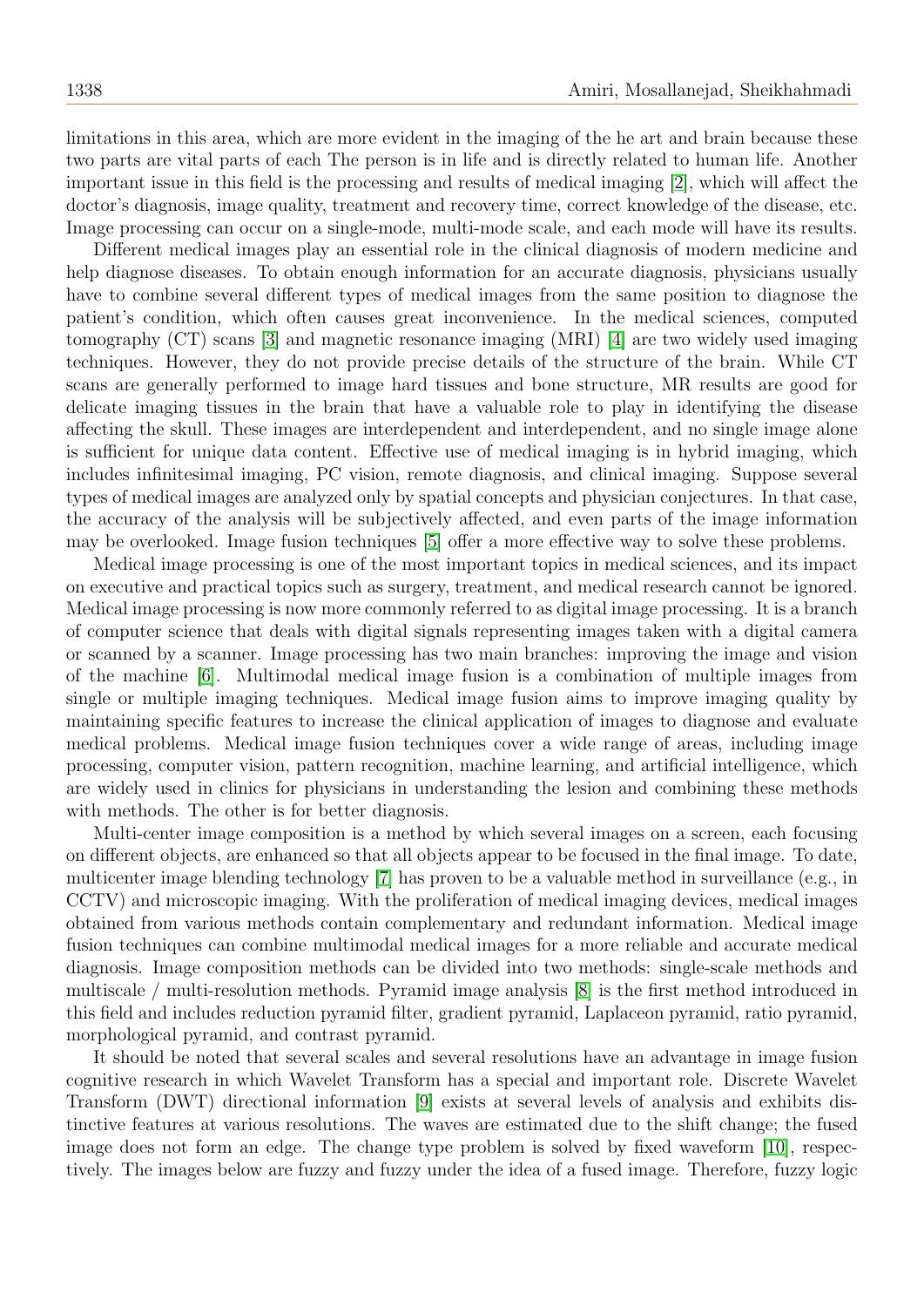is used to create uncertainty in the images infusion. Multiple levels of image fusion analysis using sequence wavelet transform(SWT) ensure better fusion results. Note that fusion commands based on SWT algorithms are specific and explicit. Therefore, accurate spectral and spatial information is not distorted and is preserved.

Discrete wavelet transform is much more advanced than pyramidal analysis [\[21\]](#page-16-10). For example, it can record directional information essential for the human visual system (HVS) [\[11\]](#page-16-11), , and images combined with DWT can obtain a higher signal ratio. Other examples of wavelet transform are wavelet transform, violet transform, curvelet transform, and contour volt conversion [\[12\]](#page-16-12).

Today, wavelet transform is used in many image processing applications, including feature extraction, image noise reduction, compression, face recognition, contrast enhancement, and resolution. Decomposition of an image into different frequency ranges allows the separation of frequency components introduced by changes in the main shape or sub-factors within certain sub bands [\[22\]](#page-17-0). Because resolution enhancement by direct use of interpolation due to high-frequency components such as edges creates a soft image. Therefore, to increase the quality of the enhanced images, preserving the edges is a vital issue. Therefore, image resolution enhancement using wavelet transform is a relatively new topic that has recently been proposed in many ways. Discontinuing a continuous wavelet transform allows calculating it with a computer, but this is not a correct discrete conversion. The fact of the matter is that the wavelet series is, in fact, a sampled version of the CWT, and the information they provide, especially when it comes to signal reconstruction, is highly repetitive. This iteration, on the other hand, requires significant computational time and resources. Discrete Wavelet Converter provides sufficient information about both the parsing and the composition of the original signal, with a significant percentage reduction in computation time.

Integrated medical imaging techniques have been widely used in clinical diagnosis. Scalability techniques Based on known techniques in moving image fusion, generalized scaling has a static scale that destroys the quality of fusion. Ebenezer et al. [\[13\]](#page-16-13) have introduced a medical image fusion method using the gray wolf optimization algorithm. This method was based on scaling. Optimum Spectrum Mask Fusion has been used to combine medical images based on optimization graphics. The proposed method is then tested on various brain images, and the final results show the system's ability. The optimal values for the scale parameters have been selected based on a new hybrid optimization approach called the "Shark Odor Optimization Algorithm."

In the following, in Section sec2, the background of the research is given. Then, the optimized DWT is presented in Section sec3 of the analysis and research methodology. System performance is evaluated in Section sec4, and the structure of the proposed algorithm is reviewed. The result of the article is presented in Section sec5.

## 2. Research background

A review of recent publications on medical image processing techniques shows that these publications are classified according to a model with nine salient criteria, the main duality of which is exogenous versus intrinsic methods. Classification statistics show specific trends in evolving registration techniques that will be discussed. Medical image fusion is one of the important processes of medical image processing that involves recording and combining several images from single or multiple imaging methods to improve imaging quality and reduce randomness and redundancy to increase the clinical application of medical images to diagnose and evaluate medical problems. Algorithms and devices that perform medical image fusion [\[14\]](#page-16-14) have increased the accuracy and speed of disease diagnosis. The research articles provide a list of methods presented and summarize the vast scientific challenges in medical image integration. We describe medical image composition research based on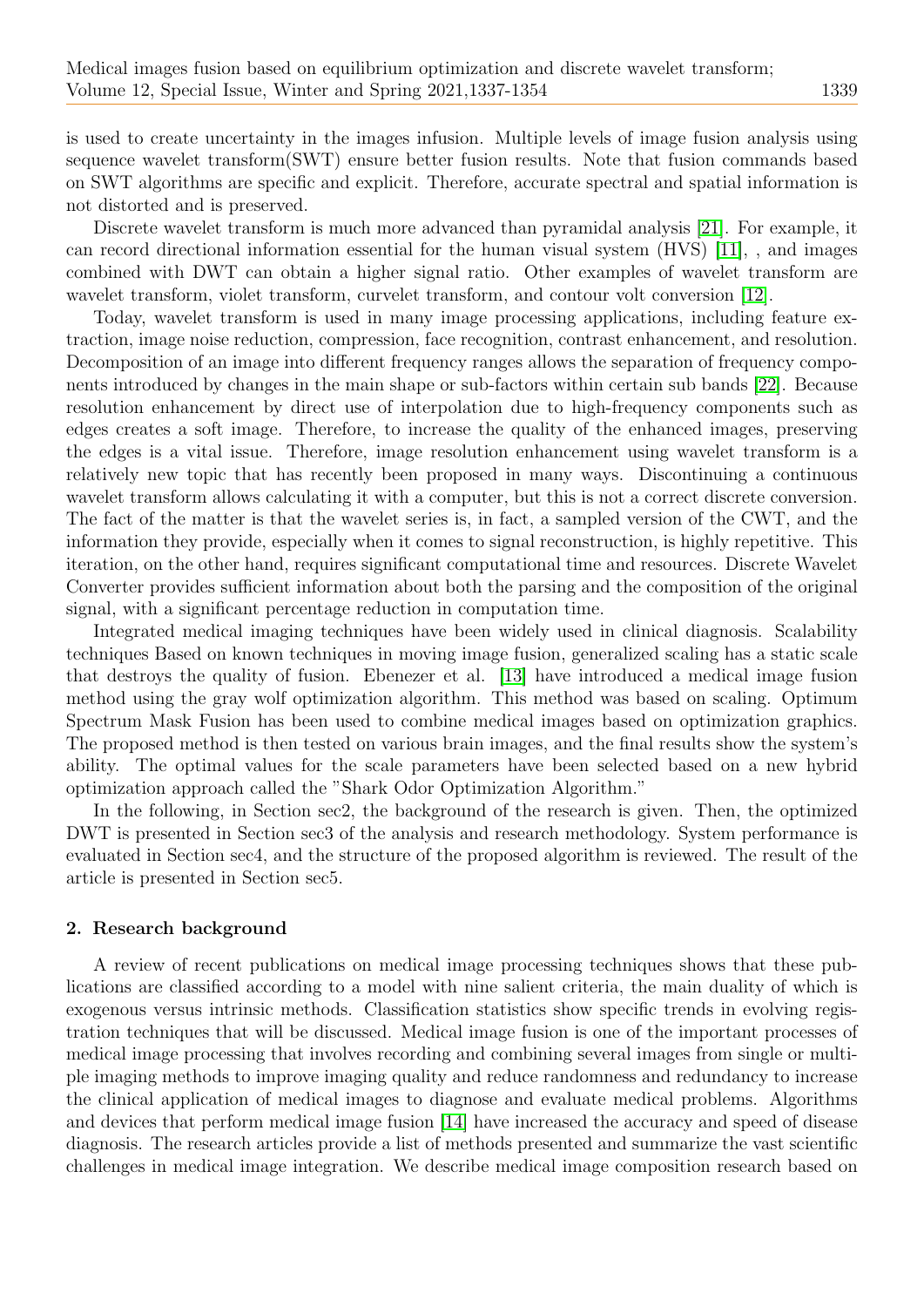(1) widely used image fusion techniques, (2) imaging techniques [\[15\]](#page-16-15), and (3) imaging of the organs under study.

In general, it can be said that previous research on the composition of medical images has achieved the benefits of faster computation, dynamic scale selection, ease of use for combining medical images, improving the quality of medical image edges [\[16\]](#page-16-16), but still, a significant result in speed Enabling each step of image composition, enhancing edge quality, and enhancing the quality of medical images, which is of great importance in the field of health, medicine, and artificial intelligence, is forcing researchers to do more research in this area.

In 2019, Meher, B. et al. [\[8\]](#page-16-7) studied area-based image composition methods and achieved the following results. Image integration is emerging as an important area of research. This program has attracted many applications such as monitoring, photography, medical diagnosis, etc. Image blending techniques have been developed at three levels: pixel, feature, and decision making. Areabased image fusion is one of the feature-level methods. This special advantage - less noise than noise and prevents reregistration. This paper provides an overview of area-based fusion approaches.

Wavelet transform is one of the important mathematical transformations that is used in various fields of science. The main idea of wavelet transform is to overcome the weaknesses and limitations of the Fourier transform. Unlike Fourier transform, this conversion can also be used for non-static signals and dynamic systems. DWT analyzes the signal at different frequencies with different resolutions by decomposing the signal into general approximation and detailed information. DWT uses two sets of functions, scale functions and wavelet functions related to low-pass filters, and They are transient. Signal decomposition into different frequency bands is done by sequentially filtering the high-pass and low-pass signals over time.

Wavelet transform is as widely used as Fourier transform [\[17\]](#page-16-17) and has been considered in many fields of science and engineering. Haar Wavelet conversion [\[18\]](#page-16-18) is more popular than other versions of DWT due to its simplicity of implementation and high execution speed. This conversion is such that a sequence will be  $n^2$  long inputs. These numbers are added together in pairs, and these sums are sent to the next step. The difference of each pair is also calculated and stored. This step is repeated, except that the sum of the previous step pairs is added at the input. This process is repeated in reverse to finally obtain a number that is the sum of all numbers. This number is returned along with the  $(n-1)^2$  pair difference calculated at different stages of the algorithm as the conversion output.

In 2018, Nair, R.R. and T. Singh. [\[19\]](#page-16-19) worked on combining the medical image of several sensors using pyramid-based DWT and achieved the following results. In general, image fuses are performed on 2D images, but operations with 2D images increase computational complexity over vector data. This study presents a Laplace pyramid algorithm based on a discrete wavelet transform called DWT Resolution Modified (MMDWT) to combine a multi-sensor medical image efficient for n-level analysis and work with all mothers. Wavelets that have less computational complexity.

In 2019, Joshi, K., et al. [\[17\]](#page-16-17) worked on fusing a multi-center image using the discrete wavelet transform method and achieved the following results. Combining a multi-center image is a fundamental way to integrate important information from an image database with a similar scene. The fused image can be more informative than any previous source image. In this paper, a new scheme based on discrete wavelet evolution is presented. Multi-center images are decomposed at different levels and with relevant fusion criteria such as standard deviation (SD), correlation coefficient (CC), entropy, etc. Used to produce more processes. Finally, multi-center images are all in one center. This experimental experiment has been used to produce good quality scale images. The research work had a significant impact on the qualitative approach.

In 2016, Xu X. et al. [\[24\]](#page-17-1) worked on medical image fusion using a discrete fraction wavelet transform and achieved the following results. In this paper, a method of combining multistage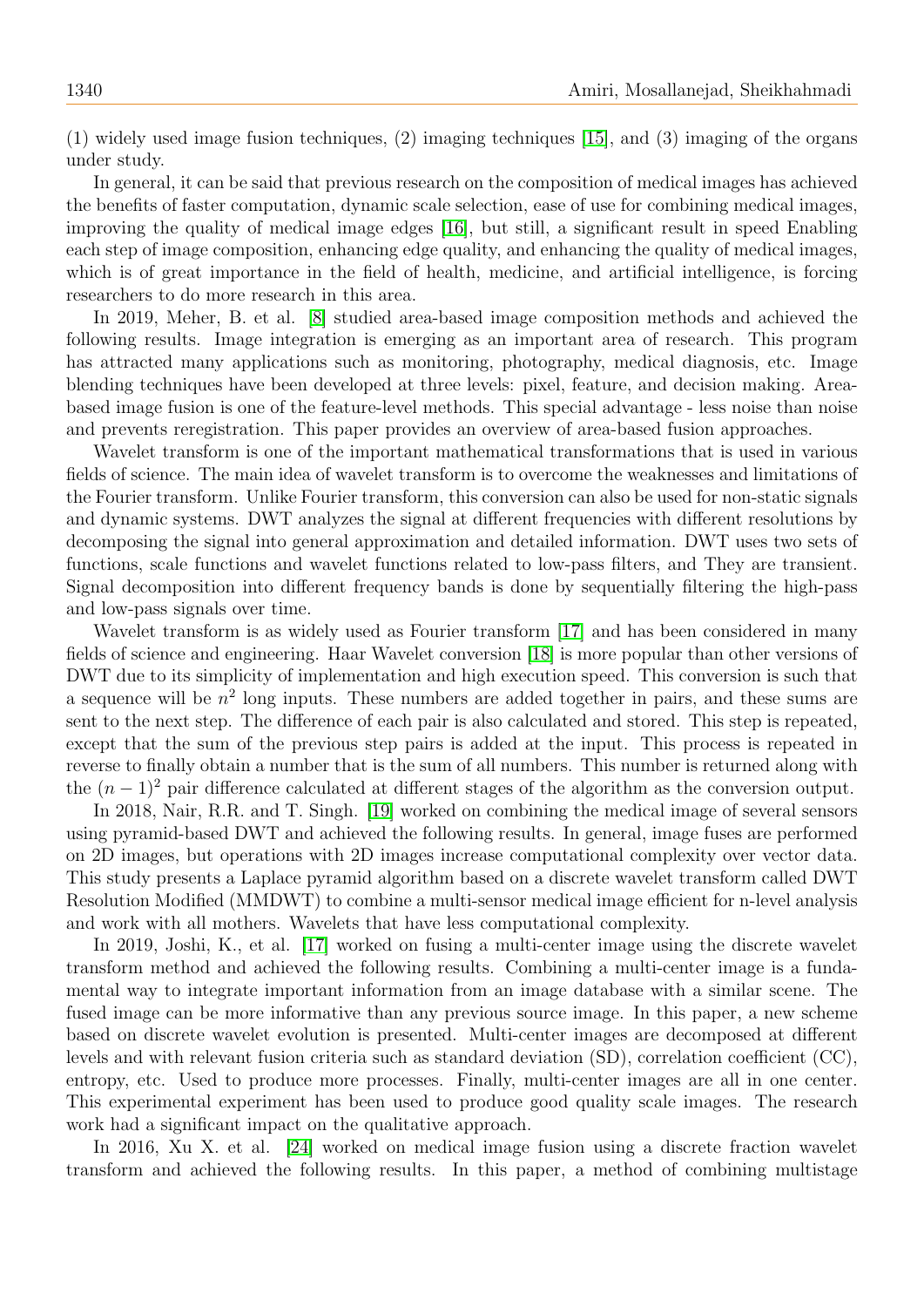medical images based on discrete fraction wavelets is presented. Changing the p order in the range (0 1) decomposes the source medical images by the indifferent P order DFRWT. The rare feature of state coefficients changes in the underlying images. According to the Toteh method, to strengthen the correlation between sub-band coefficients, non-scatter properties of themes should be used at low p levels, respectively. The coefficients of all sub-bands are weighted using the regional variance law, and finally, the inverse DFRWT is used to obtain a composite image.

One of the most cost-effective and simplest problem-solving techniques (in terms of computational load and time required to implement the algorithm) in the field of artificial intelligence is evolutionary computational methods. In general, evolutionary computational algorithms are based on applying Darwin's theory of evolution to the implementation of computer programs. One of the important goals of evolutionary computational methods and evolutionary algorithms, in particular, is to improve the quality of poorly generated solutions to a given problem. To improve the quality of poorly produced solutions, evolutionary computational algorithms use evolutionary processes; In other words, evolutionary computational algorithms, in an iterative process, manipulate the poorly generated solutions so that the system can solve the problem with the desired accuracy.

In 2017, Daniel E. et al. [\[13\]](#page-16-13) worked on an optimal spectrum mask based on a medical image composition using gray wolf optimization and achieved the following results. In this paper, the optimal spectrum mask algorithm is proposed to integrate the medical image using the Gray Wolf Optimization Algorithm (GWO).

In 2016, Xu X. et al. [\[25\]](#page-17-2) combined a multimodal medical image using a matching pulse using an optimized QPSO algorithm and achieved the following results. This paper proposes a method for integrating multimodal medical images using Neural networks with matching pulses, optimized by the Behavioral Quantum Particle Optimization Algorithm. In this combination model, two source images, A and B, were processed by the QPSO-PCNN model, respectively. Through the QPSO algorithm, the PCNN model can find optimal parameters for source images, A and B to improve QPSO performance and quality, three evaluation criteria, image entropy (EN), mean slope (AG), and spatial frequency (SF). They were selected as the hybrid function. Then, the output of the fusion model is obtained by the coefficient of judgment according to the firing drawings of the two source images, which may be the pixel value of image A or image B, the value of their renewability. Based on the output of the composition model, a fused image was obtained. Finally, we used five pairs of multimodal medical images as experimental data to test and validate the proposed method. In addition, cross-information (MI), structural similarity (SSIM), image entropy (EN), etc., have been used to judge the performance of various methods. Experimental results show that the predicted method shows better performance.

In 2019, Niu, P., S. Niu, and L. Chang. [\[27\]](#page-17-3) worked on a defect in the gray wolf optimization algorithm and its verification method and achieved the following results. The Gray Wolf optimization algorithm is a new meta-exploratory optimization technology. Its essence is to mimic the behavior of gray wolves in the wild for participatory hunting. GWO differs from others in terms of model structure. This is a large-scale search method that focuses on three optimal samples and is also the goal of many researchers. In this study, this article found that GWO is defective. This works well for the optimization problem where the optimal solution is 0; however, its advantage is not as clear as before and even worse for other problems. It becomes clear that when GWO solves the same optimization performance, the optimal solution is farther away, and its performance is worse. This defect appears in other optimization algorithms as well. By studying this defect, the analysis is done, and the reason is determined. Finally, although there is no way to normalize GWO, this paper offers a validation method to avoid this problem and help develop an optimization algorithm.

Ozsoydan, F.B. [\[26\]](#page-17-4) in 2019 worked on the effect of dominant wolves in the gray wolf optimization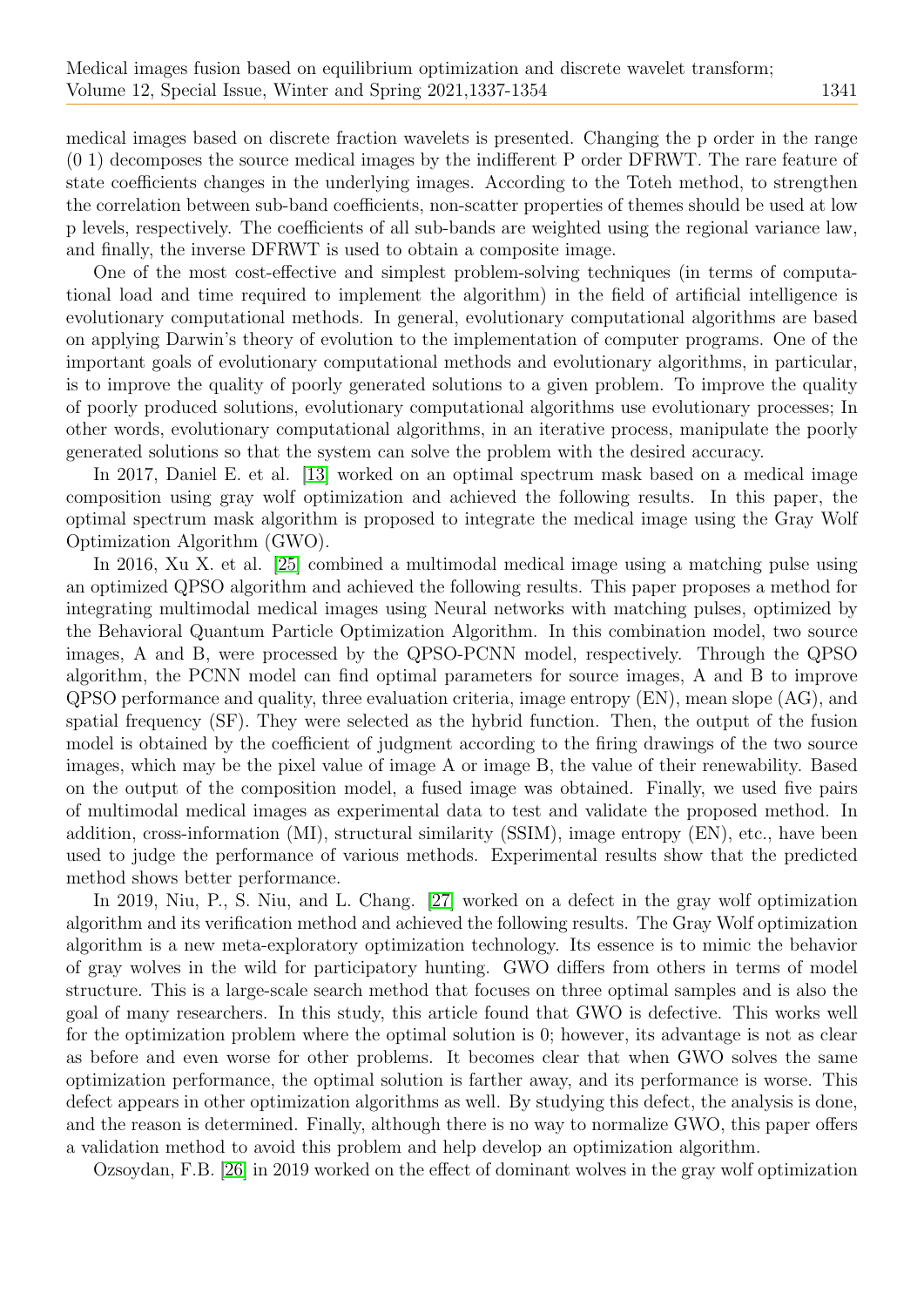algorithm and achieved the following results. Bio computing is one of the soft computing techniques emerging in the last decade. Although they do not guarantee optimization, the main reasons why such algorithms become popular are, in fact, the simplicity of implementation and openness to various improvements. Inspired by the hierarchical order and hunting behaviors of gray wolves in the wild, the Gray Wolf algorithm is one of the new generation-inspired biological metaphors. GWO was first introduced to solve global optimization and mechanical design problems. In the next step, it is used for different types of problems. As reported in several publications, GWO is a good algorithm; however, the effects of specific GWO mechanisms on solution quality have not been sufficiently discussed in the relevant literature. Accordingly, the present study examines the effects of dominant wolves, which have important effects on GWO searchability, and introduces new dominant extensions based on wolves' changes.

As we know, mass is the imperishable property of matter and always remains constant, so in any process, it can be said that the mass of the reactants is equal to the mass of the substances formed during the reaction. The balance of crime is, in fact, the law of survival of the fittest, which states that crime neither disappears nor arises but changes from one state to another. Mass balance is defined in a system. Mass balance is an obvious issue and one of the basic rules. Mass balance equations are always a basic prerequisite for calculations in solving engineering problems. These rules are always constant, and their equations are in equilibrium. The inputs and outputs of these equations are always equal, so we can say that these equations produce an output.

In 2020, Faramarzi, A. et al. [\[30\]](#page-17-5) worked on a new optimization algorithm on equilibrium optimization and achieved the following results. This paper uses a new optimization algorithm called Optimibrium Optimizer (EO), inspired by mass balance volume control models, to estimate dynamic and equilibrium states. In EO, each particle (solution) acts as a search agent with its concentration (position). Search agents randomly update their concentration according to the best available solutions, i.e., equilibrium candidates, to finally reach equilibrium (optimal result). The well-defined term "production rate" has been shown to enhance the EO's ability to explore, exploit and avoid the local minimum. The proposed algorithm is calculated with 58 non-mod functions, multiple modes and combinations, and three engineering application problems. EO results are compared with three existing optimization methods, including: (i) The most well-known meta-innovation, including Genetic Algorithm (GA), Particle Swarm Optimization (PSO); (ii) Recently developed algorithms, including Gray Wolf Optimizer (GWO), Gravity Search Algorithm (GSA) and Salp Congestion Algorithm (SSA); And (iii) high-performance optimizers, including CMA-ES, SHADE, and LSHADE-SPACMA.

In 2020, Wunnava A. et al. [\[29\]](#page-17-6) worked on a multi-level threshold method based on interdependence using a compatible equilibrium optimizer and achieved the following results. The multi-level threshold is one of the most important measures in computer vision, a subset of artificial intelligence (AI) used to understand and interpret data in the real world. Existing entropic methods based on a histogram of an image for a multi-level threshold deal with maximizing entropic information except for the shredding boundary, which reduces accuracy. These problems lead to poor threshold accuracy and lower speeds. We propose a new interdependence-based method that uses the fragmentation boundary, a minimization problem, to solve this problem. A first-hand target function is examined, which takes care of the crushing boundary. Traditional multi-level threshold techniques are computationally expensive due to the comprehensive search process, an alternative to using evolution-based algorithms based on nature-inspired algorithms. In this paper, a new optimizer called Adaptive Equilibrium Optimizer (AEO) is also proposed for the multi-level threshold, improving the fundamental equilibrium optimizer (EO) by implementing adaptive scattering decisions for non-performing search agents.

In order to find the optimal results, combining the image with the help of a wavelet is one of the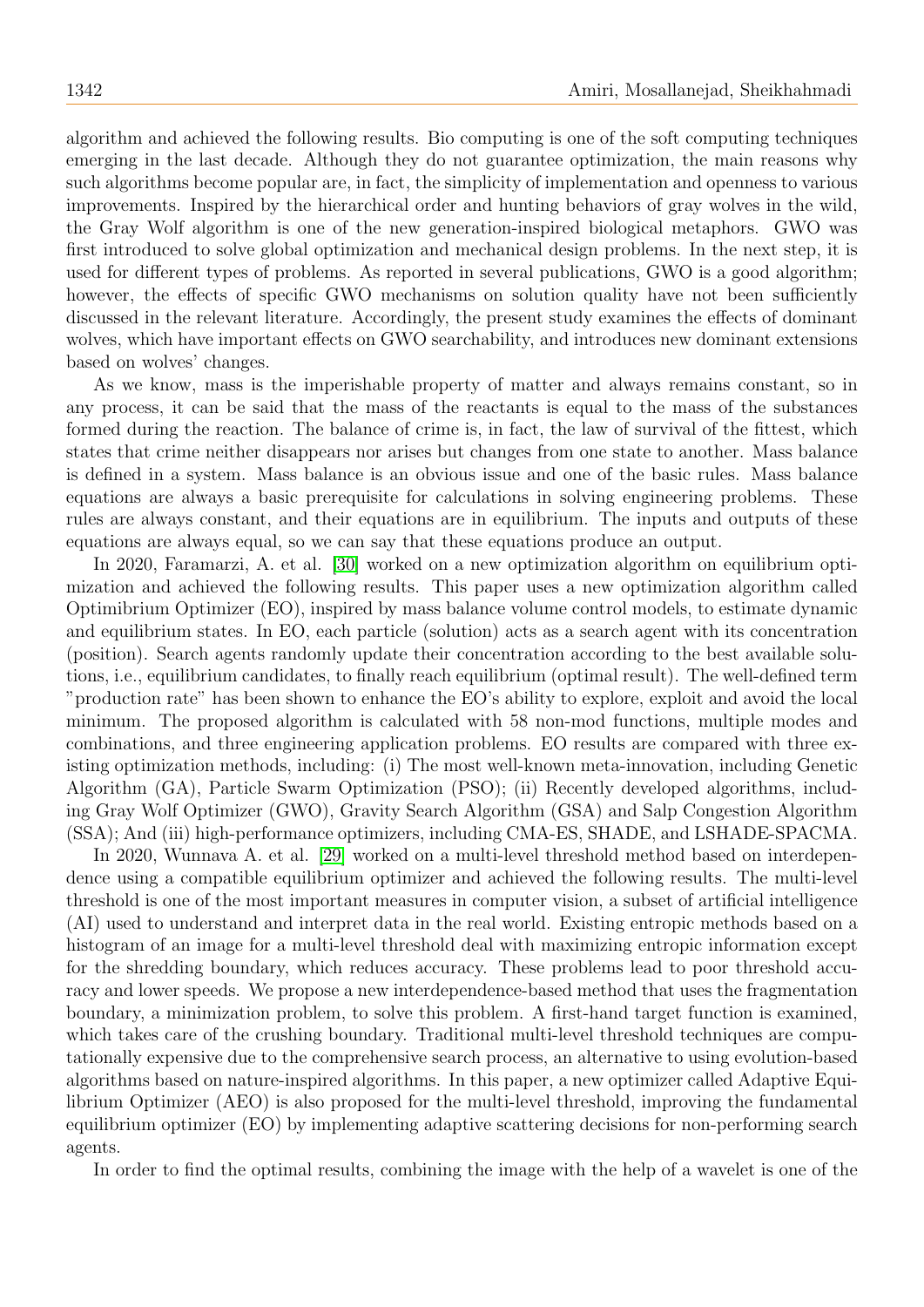methods that researchers study. In addition to methods such as wavelet transform, there are many methods in image composition, some of which can be described as follows.

In 2018, Tian, J. and other [\[3\]](#page-16-2) worked on a multi-focal focused image based on edges and focused region extraction and achieved the following results. The goal of multi-focused image focus is to connect multiple near-focused images to a clearer image. The first type of edges, prominent concentrated edges, exist only in concentrated areas. They are passed through the upper purification images through the threshold method, and then the source images are used to identify the concentrated areas based on the frame structure. The second type of edges synthesized by Canny edges is used to modify the boundaries of concentrated areas. Finally, the extracted concentrated areas are combined into a clear image. Experiments show that the proposed algorithm can extract focused areas with appropriate boundaries. Thus, fused images can avoid the use of distortion and be focused on objects. The proposed method improves some of the advanced algorithms in terms of visual quality and quantitative indicators.

## 3. Proposed method

Advances in data collection and storage capabilities have led to large volumes of information in many sciences in recent decades. Researchers in various fields such as engineering, astronomy, biology, and economics face more and more observations every day. Compared to older and smaller data platforms, today's data platforms have created new challenges in data analysis. Traditional statistical methods have lost their effectiveness today for two reasons. The first reason is the increase in the number of observations. The second and more important reason is the increase in the number of variables related to observation. The number of variables that must be measured for each observation is called the data dimension. Variable expressions are used more in statistics, while in computer science and machine learning, feature or adjective expressions are used more. Data platforms that are large, despite the opportunities they create, pose many computational challenges. One of the problems with multi-dimensional data is that most of the time, all the properties of the data are not vital to finding the knowledge that lies in the data. For this reason, in many areas, reducing the size of the data remains a significant issue. Feature-selection methods [\[30\]](#page-17-5) try to combine better images by selecting optimal subsets of primary features.

try to combine better images by selecting optimal subsets of primary features. In this section, a new multi-objective method for combining medical images is presented. This method is provided with a combination of discrete wavelet transform methods and a consistent equilibrium optimizer. The proposed method aims to obtain an optimal image of the composition of medical images using coatingbased techniques. The equilibrium optimization algorithm uses the important topic of mass balance to select the optimal scales and cover the Formula. The block diagram of the proposed algorithm is shown in Figure [1,](#page-7-0) in which, using the equation, the input image criteria are converted to Fourier space and discrete wavelets. The first image and the second image show the input images. Discrete wavelet transforms, Fourier space is the image of the spatial domain. The EO algorithm [\[29\]](#page-17-6) is used to optimize the Fourier spectrum of input images and the optimal scale of inputs. In the feature combination by wavelet and EO, the basic features of the specified images and the details of the input image information are expressed (Figure [1\)](#page-7-0). Then the first and second optical images of the results obtained from feature extraction are melted using pixel-based averaging. The resulting molten image is obtained in the February range. Inverted Fourier transform is used to capture a spatial image with a spatial range.

In the first step, the images are read, and each image will be stored in the system as a table. The DWT function is applied to the image, and the property table is obtained. The DWT technique is an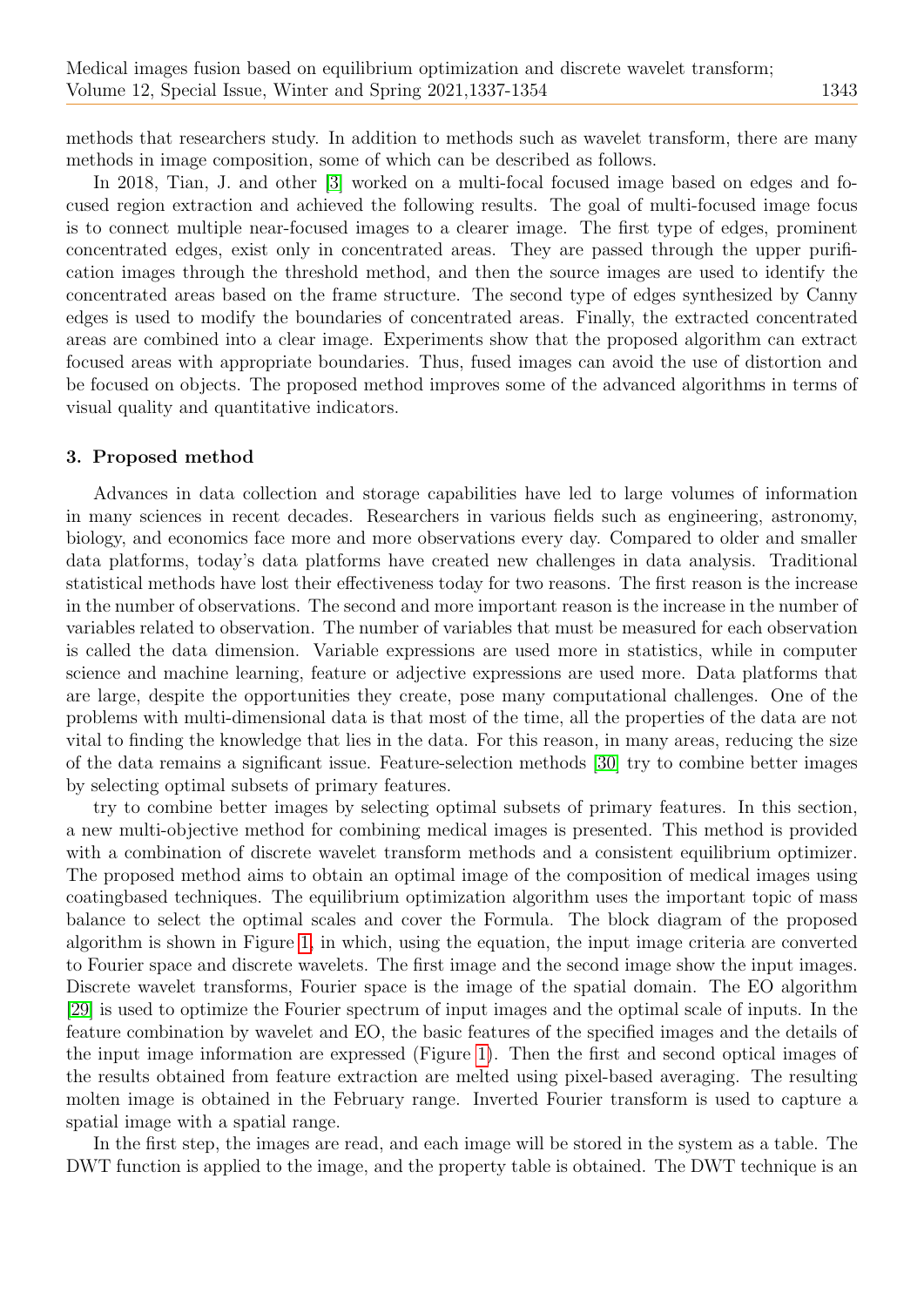

<span id="page-7-0"></span>Figure 1: Image composition algorithm with the help of wavelet combination and equilibrium mass

algorithm that operates on a frequency range. This technique divides the image into fixed-size blocks to decide which source image should be selected to form the final image. The main signal x [\[28\]](#page-17-7) is first passed through a high-pass filter g [n], half band, and a low-pass filter, h [n]. After the filtering operation, half of the samples can be removed according to the Nyquist rule because the signal at this stage has a maximum frequency of f / 2 instead of f. Hence the signal can be subscribed with a factor of two. This represents a level of decomposition and can be represented as follows formula [3.1](#page-7-1) and [3.2.](#page-7-2)

<span id="page-7-1"></span>
$$
y_{high}[k] = \sum_{k=1}^{n} x[n].g[2k - n]
$$
\n(3.1)

<span id="page-7-2"></span>
$$
y_{low}[k] = \sum_{k=1}^{n} x[n].h[2k - n]
$$
\n(3.2)

In it, y high [k] and y low [k] are the output of the high-pass and low-pass filters, respectively, after subsampling. This parsing halves the time resolution because only half of the samples specify the entire signal. Although this operation doubles the frequency resolution because the frequency band currently covers only half of the previous frequency band, it effectively halves the ambiguity in the frequency. The above process, also known as sub band encoding, can be repeated for further parsing. At each level, filtering and subsampling result in half the number of samples (and hence half the time resolution) and half the frequency band (and therefore twice the frequency resolution). Figure [2](#page-8-0) illustrates this process, in which  $x \nvert n$  is the main signal for decomposition, and h  $\nvert n \rvert$  and g [n] are the high and low pass filters, respectively. The signal bandwidth at each level is denoted by f in the figure.

The most prominent frequencies in the main signal appear as large oscillations in an area of the DWT signal that contains specific frequencies. The difference between this conversion and the Fourier transform is that the temporal information of these frequencies is not lost. Time localization has a resolution that depends on the level at which these frequencies appear. If the main information of the signal is at high frequencies, what happens is that the localization of these frequencies is more accurate. Hence, a larger number of samples characterize these frequencies, but if the original information is only at low frequencies, the localization will not be very accurate. A small number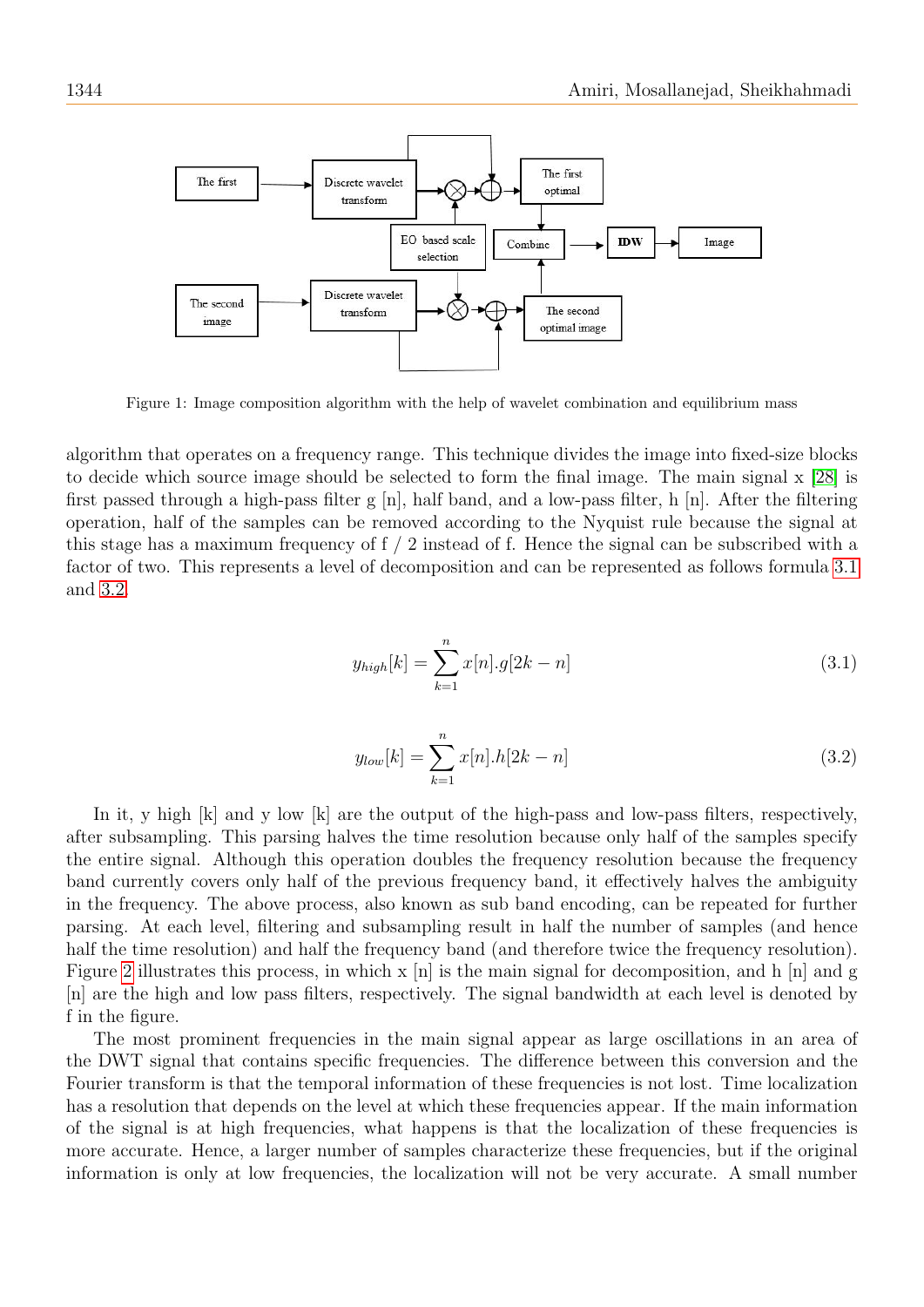

<span id="page-8-0"></span>Figure 2: Wavelet with high-pass and low-pass filters [\[27\]](#page-17-3)

of samples will be used to express the signal at these frequencies. As a result, this process provides good time resolution for high frequencies and good frequency resolution for low frequencies.

One of the platforms that makes the most of this wavelet conversion feature is image processing. As probably know, images, especially high-resolution images, require a lot of storage space. DWT can be used to reduce image size without greatly reducing resolution. Now see how this is done. For a given image, one can calculate the DWT of each row and discard the coefficients that are below a certain threshold. Then, to recreate the rows of the original image, he added zero to the rows equal to the deleted coefficients and performed the inverse DWT. It is also possible to parse the image into different frequency bands and use only certain bands to reconstruct the image.

According to Algorithm [1,](#page-8-1) we proposed an optimal spectrum mask combination to overcome the contrast constraints in conventional methods. The optimal scale values are selected using the recently introduced optimization algorithm called equilibrium optimizer.

| Line              | Algorithm execution procedure                                                            |
|-------------------|------------------------------------------------------------------------------------------|
| (1)               | Read the image                                                                           |
| $\left( 2\right)$ | Apply the EO function and obtain the parsing table                                       |
| (3)               | Apply the rules of composition                                                           |
| (4)               | Inverse function                                                                         |
| (5)               | Apply DWT conversion to any image and composite image                                    |
| (6)               | Calculate the wavelet matrix based on the feature table obtained from the DWT conversion |
| (7)               | Apply the rules of composition                                                           |
| (8)               | Reverse DWT function to convert to image                                                 |

<span id="page-8-1"></span>Table 1: Proposed algorithm: DWT and EO based image algorithm

For a mass balance equation written on a system, it can be said that the amount of mass entering the system is equal to the amount of the first output masses plus the amount of the second output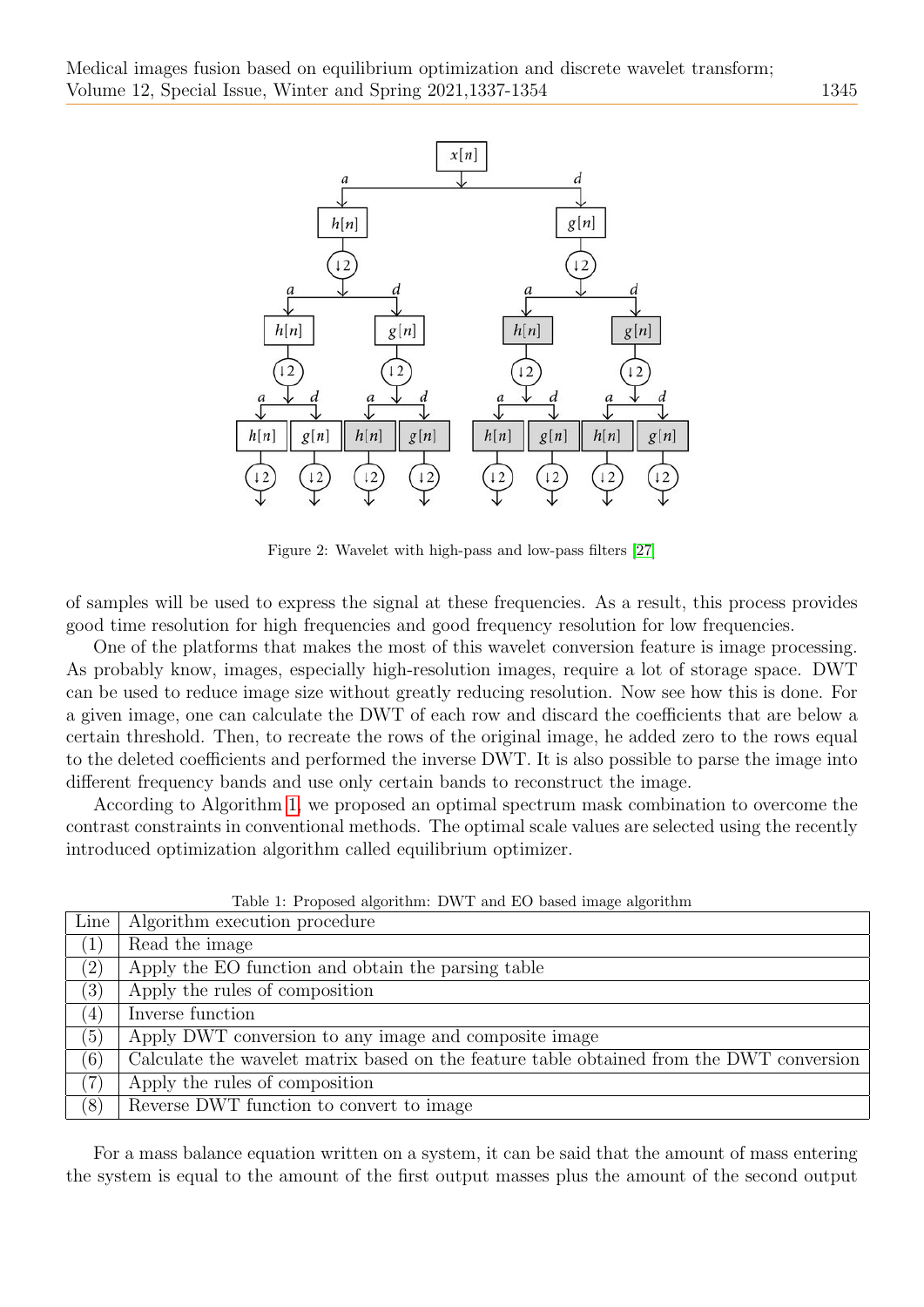

masses if there is no accumulation or storage in the system.

Figure 3: Input and output in the mass balance equation

In the cases that arise in the accumulation system, the stable energy equation and the general equilibrium state of the equation must be maintained on the other side, i.e., the sides of the equation must be equal again.

$$
V\frac{dc}{dt} = QC_{eq} - QC + G\tag{3.3}
$$

In the above equation, the algebraic sum minus the input minus the output plus the mass generation rate equals how many changes occur per second on the input. In this equation on the first side, V is the unit of volume, and its unit is cubic meters, dc is the differential derivative of concentration changes. Its unit is kilograms per volume, dt is the differential derivative of time changes that dc / dt is the rate of volume change for us, C The mass is in one cubic meter, and since factors, V and C are cubic meters,  $V^*dc$  is equal to kilograms and the whole unit to the left is equal to kilograms per second.

On the other side and to the right of this equation is C equilibrium and its unit in kilograms per cubic meter, Q flow rate (flow rate passing through a system point per unit time) and its unit in cubic meters per second, then  $Q * C$  as input and its unit in kilograms in Counts as seconds. It should be noted that the input of the problem is initially considered in equilibrium. QC is the concentration that leaves the control volume, G is the mass production within the control volume. With the above explanations, it can be said that the above equation is a first-order differential equation, which is, in fact, the general equation of mass equilibrium, in which the change in mass in time is equal to the amount of mass entering the system plus the changes produced. Alternatively, deleted within the control volume minus the value logged out. If there are no changes in the system, i.e.,  $V^{dc/dt}$ reaches zero, and a stable equilibrium state is achieved. Stable equilibrium means that no change in an equation occurs over time, and the parameters of the equation do not change over time. So, in general, it can be said that when the input and output of the equation are fixed and do not change, a steady state of equilibrium is achieved. To convert the equation to a linear equation, rearrange the equation slightly. To obtain a linear equation, we must subtract the coefficient of the equation and divide the sides of the equation by V, and finally consider  $\lambda = Q/V$ , and the result will be the following equation:

$$
\frac{dc}{\lambda C_{eq} - \lambda C + \frac{G}{V}} = dt
$$
\n(3.4)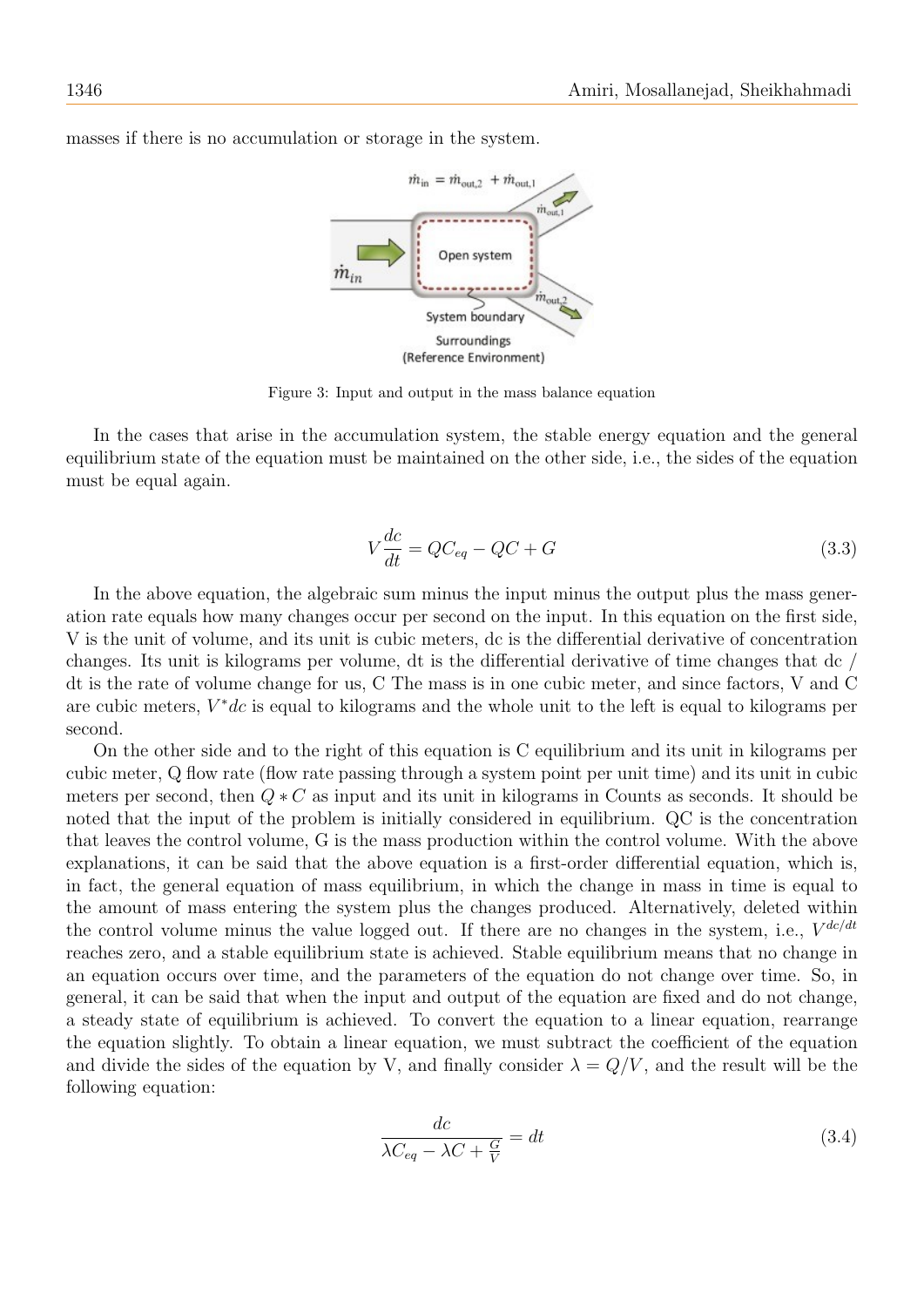Note: We consider C to be a function of time and other parameters to solve the concentration in the control volume. When we take integrals from the differential equation, we can delete the differentials and turn them into parameters. The integration of Equation 4 overtime gives the following equation:

$$
\int_{C_0}^{C_1} \frac{dc}{\lambda C_{eq} - \lambda C + \frac{G}{V}} = \int_{t_0}^t dt
$$
\n(3.5)

In the above equation,  $t_0$  is the starting time, and  $c_0$  is the initial concentration, dependent on the integration parameters. Finally, the following equation estimates the concentration in the control volume with the known circulation rate, which is implemented as linear regression.

$$
C = C_{eq} + (C_0 - C_{eq})F + \frac{G}{\lambda V}(1 - F)
$$
\n(3.6)

Which is the above equation F is calculated as follows.

$$
F = \exp\left[-\lambda(t - t_0)\right] \tag{3.7}
$$

After obtaining the optimal spectrum mask composition with the help of the EO optimization method, its convolution conversion will be calculated with the matrices obtained from the wavelet transform, which will be performed as follows.

$$
x[n] = \sum_{k=-\infty}^{+\infty} x[k]\delta[n-k]
$$
\n(3.8)

Convolution calculation causes the loss of some important features of the discrete wavelet. To restore the information about the wavelet, we add its values to the matrix obtained from the wavelet transform. The optimal images obtained from this operation are used in the composition phase. Combining the average of the lower wavelet wave and the maximum of the middle and upper waves of the wavelet can be calculated with formulas [3.9](#page-10-0) to [3.12.](#page-10-1)

<span id="page-10-0"></span>
$$
LL = \frac{(LL1 + LL@)}{2} \tag{3.9}
$$

$$
LH = \max(LH1 \cdot LH2) \tag{3.10}
$$

<span id="page-10-1"></span>
$$
HL = \max\left(HL1 \cdot HL2\right) \tag{3.11}
$$

$$
HH = \max\left(HH1 \cdot HH2\right) \tag{3.12}
$$

The result of the composition algorithm is a matrix whose values are obtained from the wavelet. To obtain a composite image, we must obtain the result of the matrix obtained from the wavelet in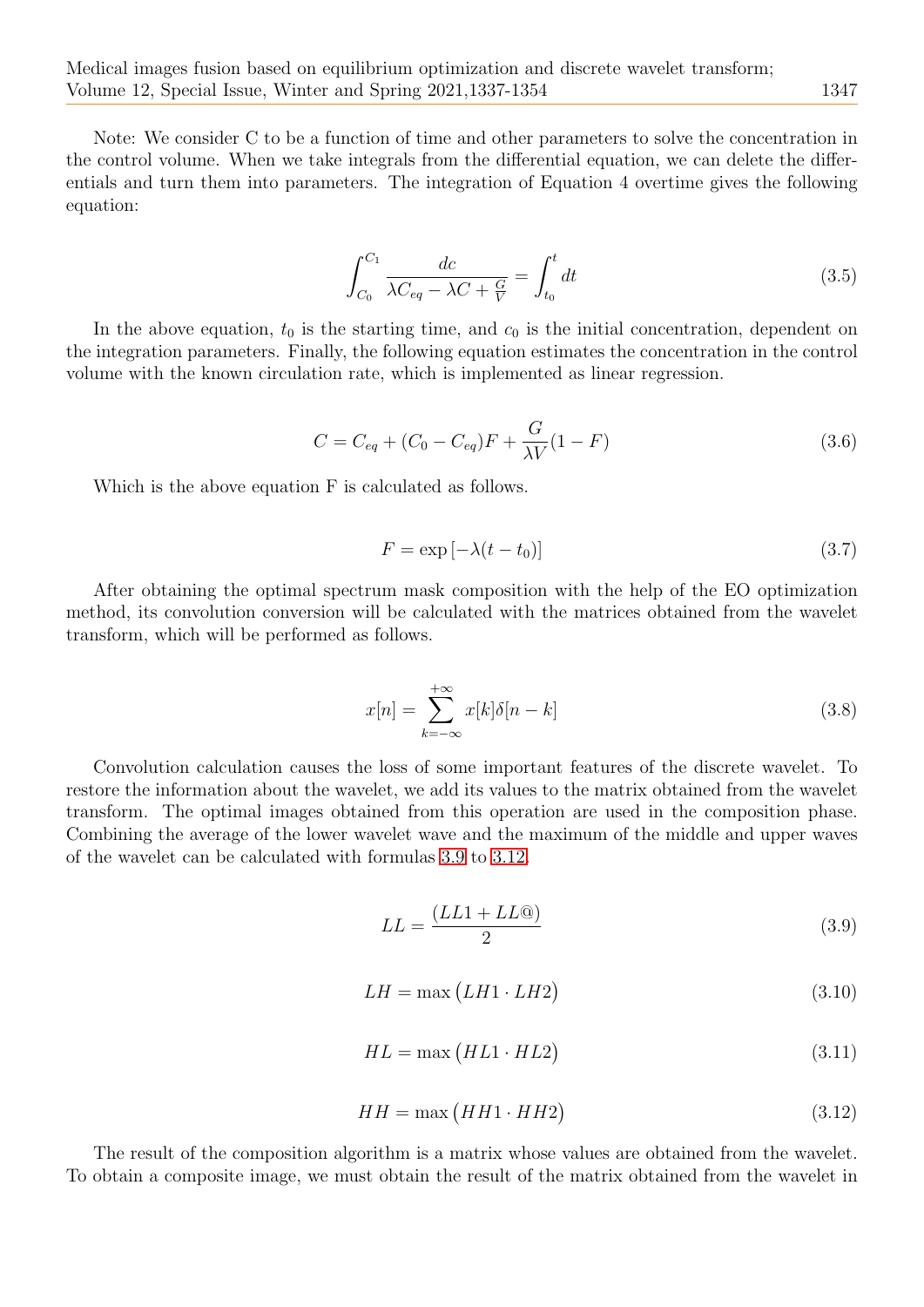reverse. As a result, the resulting matrix will be an optimal composite image with the characteristics of PET and MRI images simultaneously.

In order to provide facts and criteria in the field of accuracy for comparing different methods of spatial evaluation and comparing the results of methods, we must have a precise definition of spatial quality and, based on this definition, both reality and different methods of spatial evaluation can be analyzed. In general, spatial quality detects phenomena and their position with different sizes on satellite images. In the images resulting from merging the displacement and change of position of different phenomena, assuming accurate geometric correction, we have no quality and quality alone. The boundaries of different phenomena (edges and borders) are determined and examined. These boundaries have changed in different images, and in the same range, we can see blurring proportional to the spatial quality.

Thus, by measuring different dimensions, the spatial quality of different methods can be accurately determined. With this method, it is possible to study the change in the range of different integration methods. It is observed that the dimensional differences of different phenomena in the images resulting from the merger in comparison with each other and comparison with the original image considering the resolution of the images, is a maximum of two pixels, and if we pay attention to the measurement method One or two pixels are usually predictable due to misdiagnosis of the phenomena, so these small differences cannot be emphasized alone.

The main idea in data integration is to generate data from data that has good spectral resolution with the help of data with better spatial power, which has the benefits of both data. However, in work, this does not happen 100%, and by improving the spatial resolution of multispectral data, a percentage of spectral information is lost. Details: In all merging methods, the merged image is lower than the original images in both spatial and spectral quality.

In order to check the validity of the information obtained from the merger in two spatial and spectral dimensions and compare and evaluate different methods of integration after the merger, using different quality evaluation methods, such as SNR, RMS can check the quality Results of payment integration. However, it is necessary to mention here that not all of these methods have the accuracy and competence of evaluation because they perform an evaluation based on a specific feature and criteria.

# 4. Experimental setup

#### 4.1. Data set

MRI and PET are two diagnostic methods that include non-invasive techniques. "MRI" stands for Magnetic Resonance Imaging and a non-invasive method that uses a magnetic field to produce complete and extensive images of internal organs [\[23\]](#page-17-8). MRI is used to monitor physical conditions such as cancer, tumors, and heart problems. This method uses a magnetic field and radio waves. Radio waves are created to hit tissues that create a contrasting image when the limb under examination is restored. The person being examined is placed under an extremely powerful and extremely cooled magnifying glass, which then captures images of the injured part of the body. These are designed to distinguish exactly between healthy and diseased tissues. MRI is used to produce accurate images of most parts of the body, such as abnormal blood flow due to arterial blockage or any other type of injury. The average MRI scan takes about 20 minutes to 50 minutes, depending on the complexity of the organ.

"PET" stands for Positron Emission Tomography Technique [\[20\]](#page-16-20). This technique has been used continuously since the late '50s. PET scanning is also a non-invasive procedure that uses tracer fluid introduced into the body, inhaled, or ingested by the patient. This tracer fluid flows through the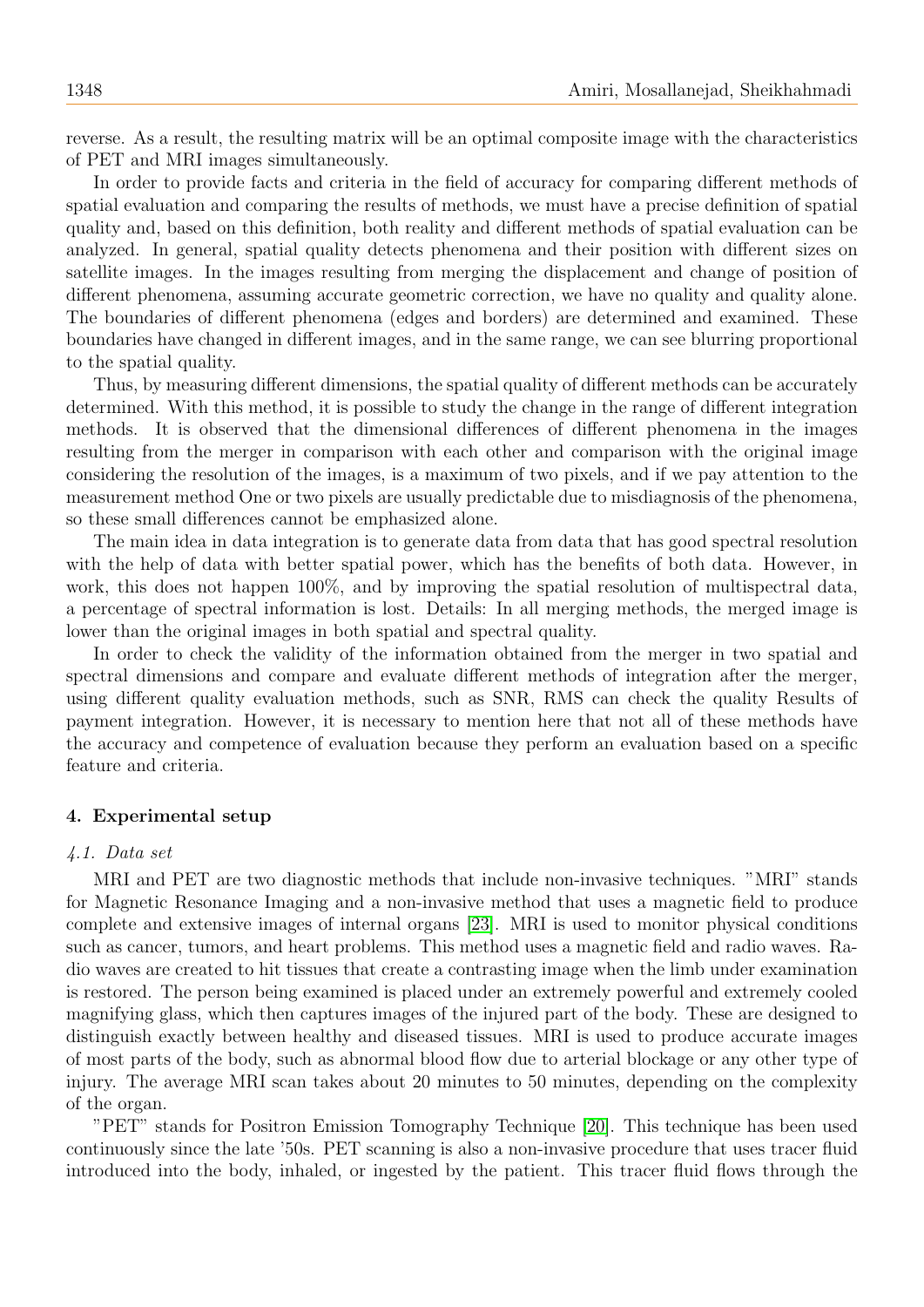

Figure 4: (a) MRI images (b) PET image

plasma throughout the body. A camera is installed that detects particles charged from the tracker fluid. Tracer fluid is a radioactive substance. PET scanning uses nuclear drugs. It also determines the proper functioning of vital organs in the body. In this way, the body's sugar metabolism and oxygen consumption may also be judged. This scan is mainly used to diagnose disorders of the nervous system such as Alzheimer's disease and Parkinson's disease. It is also used to diagnose severe cancers and their prevalence in the body.

Test data includes 150 images of two color domains, PET and black and white high-resolution MRI. Images have  $256 \times 256$  pixels. All images are from the Harvard University website (http://www. med.harvard.edu/AANLIB/home.html). Brain images are classified into two groups (axial set images and normal coronary images). Combining images to compare the algorithms introduced in this article Different images are introduced. For each group, we considered 50 images and the average of the results for comparison.

# 4.2. System Implementation

In this paper, an image composition framework based on the DWT and EO hybrid model is presented. In the next section, various assumptions are made about how the proposed method is calculated and how. The computational coefficients defined for the wavelet are set based on the wavelet wave. Comparison methods include PCA, DWT, and MRAIM.

# 4.3. Evaluation metrics

In general, the purpose of the evaluation is to check the validity of the information obtained from the merger in both spatial and spectral dimensions, as well as to compare and evaluate different integration methods compared to the main multi-spectrum and high-resolution images because during the integration process according to the method used. We will have different ratios of spatial properties of high-resolution images and spectral properties of multispectral images. In different stages of implementation of the algorithms used, these properties will change. For this purpose, in this research, we examine the methods of spatial evaluation and select the appropriate method or methods in this field.

Evaluation of the extent of these image quality changes is done by two general methods of human comparison and computationally. In mental methods, the comparison is based on the human visual system. Quantitative evaluation methods use a predefined criterion for comparison, divided into two main categories based on the reference image and independent of it based on the type of criterion. According to Wald, reference-based criteria such as Mapper can be introduced from the non-reference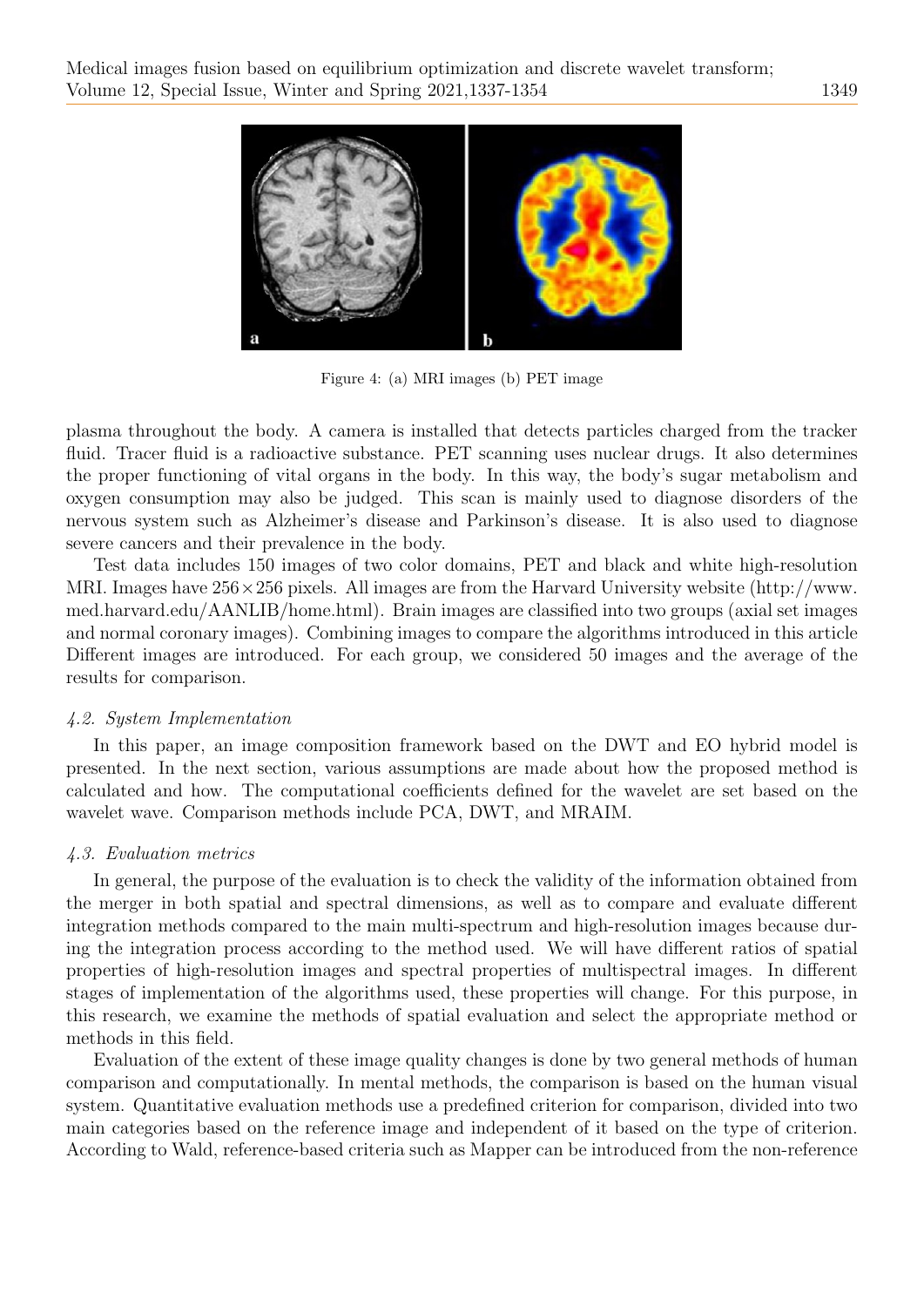criteria that have recently received much attention, the PSNR index. PSNR is the most common way to measure image quality, where MAX is the maximum amount of pixels in the image.

$$
PSNR = 10\log(Max^2/MSE) \tag{4.1}
$$

Here MSE is the average squared error in finding the number of pixels in an image. The higher the PSNR, the better the image reconstruction. Another indicator is an absolute error. This criterion calculates the distance between the main image and the combined image. The mean of absolute error has been used as a measure of proportionality to determine the correctness. The cost function will be calculated using the MAE error in Formula [4.2](#page-13-0) as follows.

<span id="page-13-0"></span>
$$
d(a,b) = \frac{1}{XY} \sum_{i}^{X} \sum_{j}^{Y} \left| a(i,j) - b(i,j) \right|
$$
\n(4.2)

In formula [4.2,](#page-13-0) a is the image of the evaluation, b is the target image with the same size, and  $(i, j)$ pixel coordinates.

The third indicator used to evaluate the combined image is the signal-to-noise ratio (SNR). The signal-tonoise ratio measures the amount of useful signal versus annoying signal (or noise) in electrical systems. This number is the ratio of signal power to noise power and is expressed in decibels. The higher the index, the better the situation and the more useful the signal strength. Formula [4.3](#page-13-1) shows how to calculate the SNR.

<span id="page-13-1"></span>
$$
SNR = 10\log\left(\frac{x^2}{y^2}\right) \tag{4.3}
$$

According to this criterion, x is the average of the pixels, and y is the standard deviation. All color images used in this test are  $256 \times 256$  with RGB color input type and JPEG format. The simulation was performed on MATLAB R2018b on a personal computer with Intel Core i7, and the calculated results in terms of visual quality and the use of some criteria in fusion. The desired values of our analysis scale are mentioned in the conclusion section, and also, the results of the proposed fusion framework are compared with SWT methods and other method.

### 5. Results and discussion

The input image has several problems because the thickness or density of the required area to be measured varies. Therefore, it is important to have a way that is not sensitive to this issue. In order to better understand the composition of the images, first, the combination with the mentioned different methods has been done (Figure [5\)](#page-14-0).

Figure [6](#page-14-1) is a combination with the help of the proposed method. From the result, it can be seen that the proposed combination method can preserve the high spatial resolution properties of the MRI image. In addition, the combined image does not distort the spectral properties of the multispectral image. Tables [2](#page-14-2) to [5](#page-15-0) present the composition results based on the image quality criteria. In addition, due to the quantitative comparison of different combining techniques, most of the criteria can be obtained with the proposed method, which is shown in Tables [2](#page-14-2) to [5.](#page-15-0)

In this section, MR and PET images from two clinical cases are used for fusion analysis. The first parameter was a 50-year-old man with grade 4 astrocytoma who needed medical attention due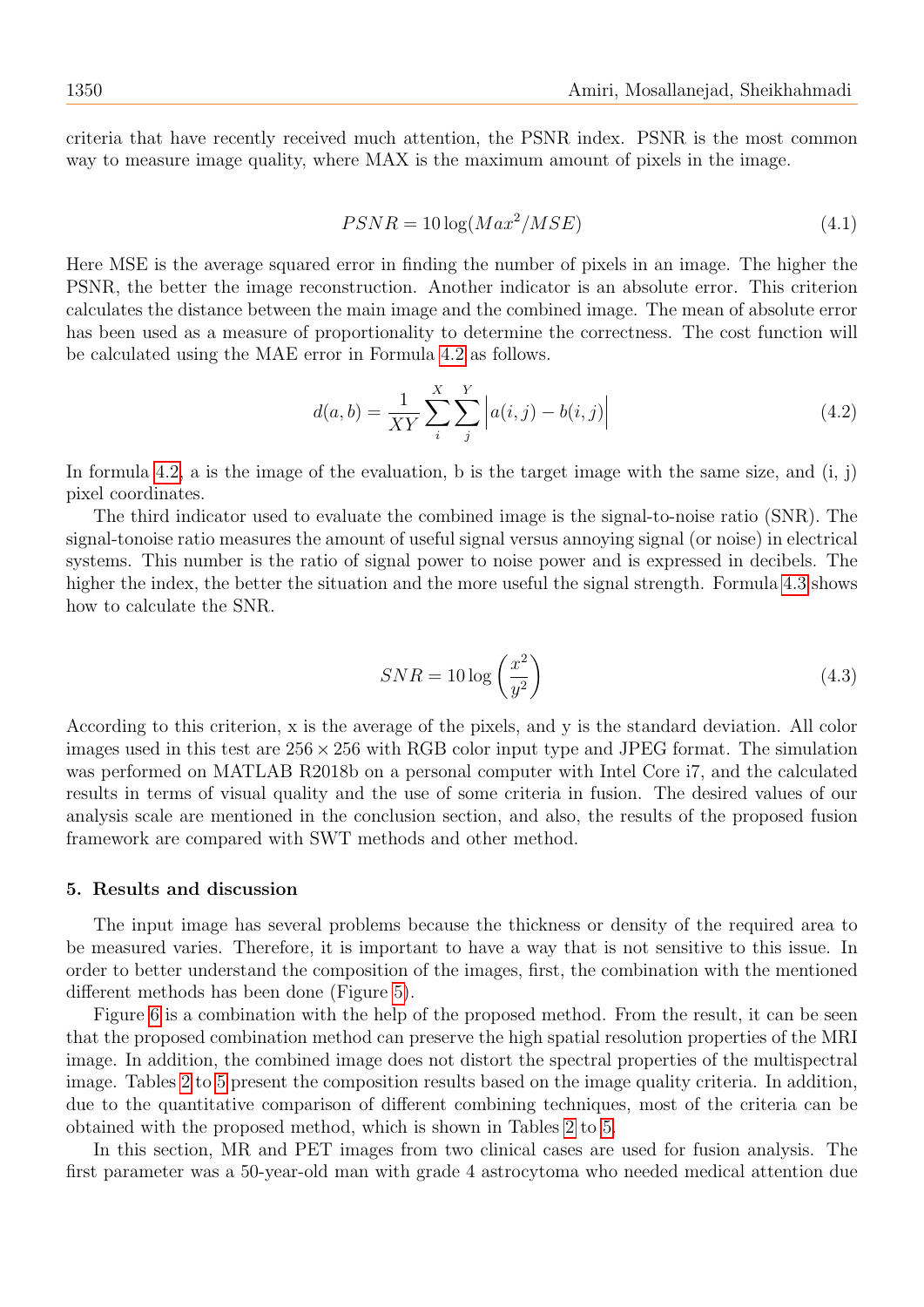

Figure 5: The (a) and (b) MRI and PET images. (d) Combination of MRI and PET images by PCA method (h) Combination of MRI and PET images by DWT method.

<span id="page-14-0"></span>

Figure 6: Combining MRI and PET images with the proposed method

to a large seizure. The second parameter was a 73-year-old man with grade 2 astrocytoma who had difficulty progressing in speech and seizures. Both input images are shown in Figure [5.](#page-14-0) In it, functional PET is plotted on the anatomical MR structure. The quantitative results of the proposed algorithm with different techniques are given in Tables [2](#page-14-2) and [3.](#page-14-3) The target results of our fusion technique are shown in Figure [6.](#page-14-1)

<span id="page-14-2"></span><span id="page-14-1"></span>

|            | Proposed | <b>IHS</b> | FFT     | DWT     | DCT     |
|------------|----------|------------|---------|---------|---------|
| МI         | 3.4029   | 2.7131     | 3.3232  | 2.8098  | 3.1989  |
| Entropy    | 5.4120   | 5.3889     | 5.2877  | 5.2898  | 5.2399  |
| $O^{AB/F}$ | 0.0670   | 0.0318     | 0.0501  | 0.04960 | 0.0539  |
| <b>STD</b> | 57.6678  | 47.1225    | 45.5990 | 45.1263 | 45.1073 |

Table 2: Results of MRI and PET image analysis of the human brain in the first dataset

Table 3: Results of MRI and PET image analysis of the human brain in the second dataset

<span id="page-14-3"></span>

|            | Proposed | <b>IHS</b> | <b>FFT</b> | DWT     | DCT     |
|------------|----------|------------|------------|---------|---------|
| МI         | 2.9822   | 2.2123     | 2.4963     | 2.1903  | 2.3093  |
| Entropy    | 3.7917   | 3.5414     | 3.2753     | 3.1993  | 3.1102  |
| $O^{AB/F}$ | 0.0897   | 0.0409     | 0.0694     | 0.0527  | 0.0612  |
| <b>STD</b> | 64.7084  | 47.8963    | 45.1057    | 42.1190 | 45.0996 |

In order to be able to examine each method according to the algorithms, it can be introduced as a table of their performance. Table [4](#page-15-1) presents the results for determining the quality of the introduced algorithm based on four main methods. The selected image is the MRI and PET image of the human brain in the axial images dataset.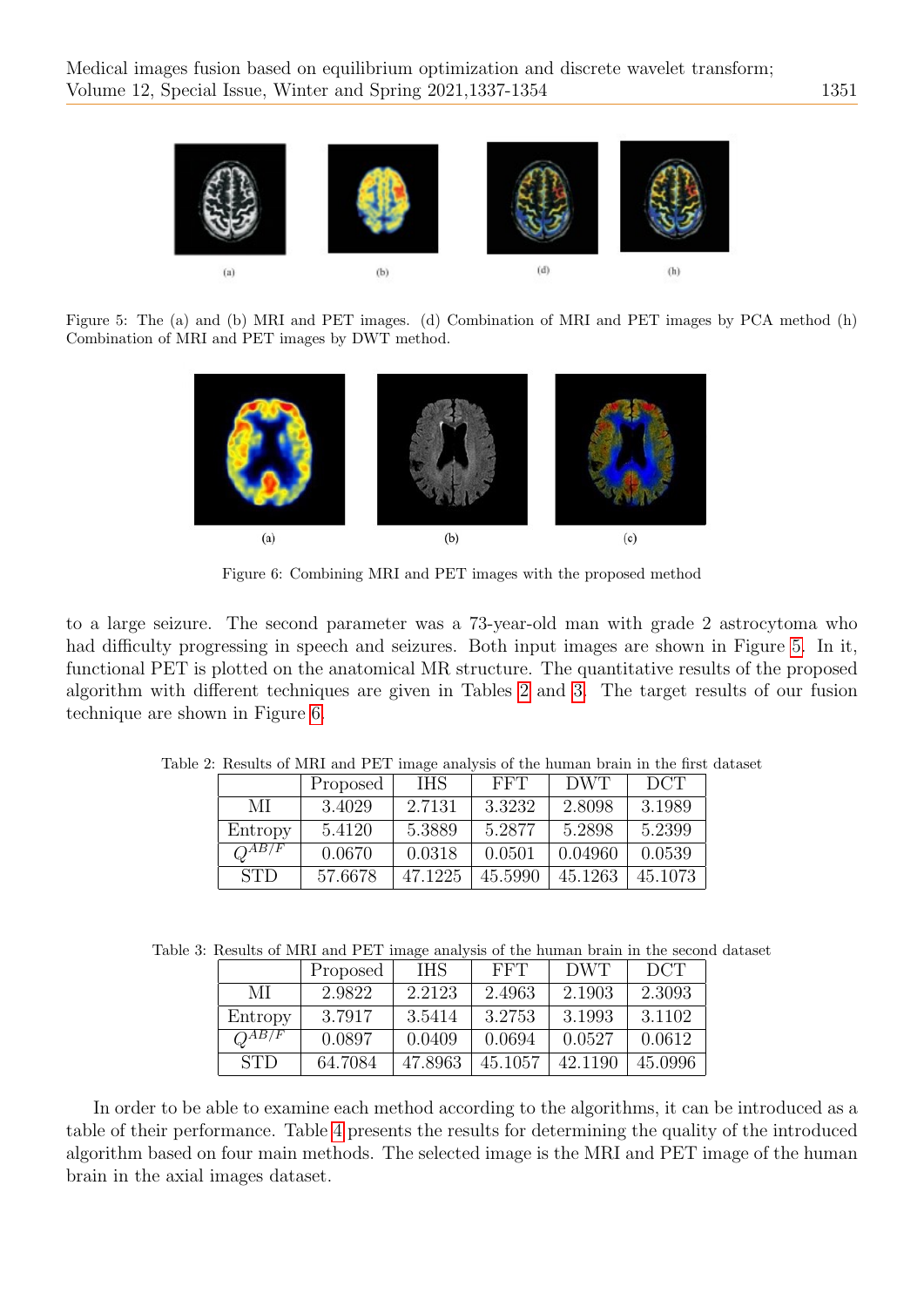| Methods                           | <b>MSE</b> | <b>SNR</b> | MAE   | <b>PSNR</b> |
|-----------------------------------|------------|------------|-------|-------------|
| <b>PCA</b>                        | 15.550     | 45.7       | 17.50 | 37.11       |
| <b>DWT</b>                        | 15.440     | 49.2       | 17.21 | 38.56       |
| <b>HIS</b> [23]                   | 14.56      | 47.12      | 16.96 | 38.62       |
| SWT[24]                           | 14.15      | 48.09      | 17.51 | 37.09       |
| $SWT-DWT[24]$                     | 14.03      | 47.73      | 16.89 | 38.24       |
| $\overline{\text{YCbCr-DWT}[25]}$ | 13.99      | 49.61      | 16.31 | 39.02       |
| Proposed method                   | 13.92      | 49.71      | 15.99 | 41.11       |

<span id="page-15-1"></span>Table 4: Results of the above two algorithms for MRI and PET imaging of the human brain in the axial images dataset

Table [5](#page-15-0) presents the results for quality detection of the two introduced algorithms based on the four main methods, the selected image, MRI image, and PET image related to the normal coronary images dataset.

<span id="page-15-0"></span>Table 5: Results of the above two algorithms for MRI and PET image related to the normal coronary images dataset

| Methods                             | MSE   |       | SNR   MAE   PSNR |       |
|-------------------------------------|-------|-------|------------------|-------|
| PCA                                 | 13.13 | 48.31 | 16.22            | 36.63 |
| DWT                                 | 13.08 | 49.89 | 15.74            | 36.86 |
| Proposed method   $11.57$   $50.79$ |       |       | 15.24            | 40.14 |

According to the obtained results, it is clear that the obtained method has obtained a better answer up to about 5% ccompared to the other introduced algorithms.

# 6. Conclusion and results

Medical imaging is an important issue in medicine regarding its effectiveness and sensitivity in diagnosing various medical topics. In general, compiling a comprehensive picture that includes all the useful features of medical images will help specialists diagnose the disease more easily and accurately. The process of combining different information in images and combining them is called image integration. A new and optimal hybrid method based on the equilibrium optimization algorithm and wavelet decomposition position for multimodal medical image fusion is introduced in this study. This method gathered both the advantages of the wavelet analysis and mass balancing methods in a single configuration. This method can improve the efficiency of the fusion system by combining functional and descriptive features. To develop system performance, a new hybrid optimization algorithm, called Hybrid Shark Odor Optimization, is proposed based on the World Cup optimization algorithm and is used for optimal wavelet system analysis. The optimization part is used in later parts such as wavelet input and output to find the optimal parameters for frequencies and the fusion part to combine low-pass filters and high-pass filters optimally. These simulations were applied in two different groups of clinical images. The experimental results demonstrate system performance compared four different methods of medical image fusion. Since multiple images (in terms of spatial, spectral, temporal, and radiometric resolution) are ideal for many studies, it tries to optimize these factors as much as possible in the design of sensors, but due to the wide range of applications and problems. Technically in designing and manufacturing sensors, each sensor is suitable for a specific application and has limitations in other applications, so there is a great variety and multiplicity in remote sensing imaging systems.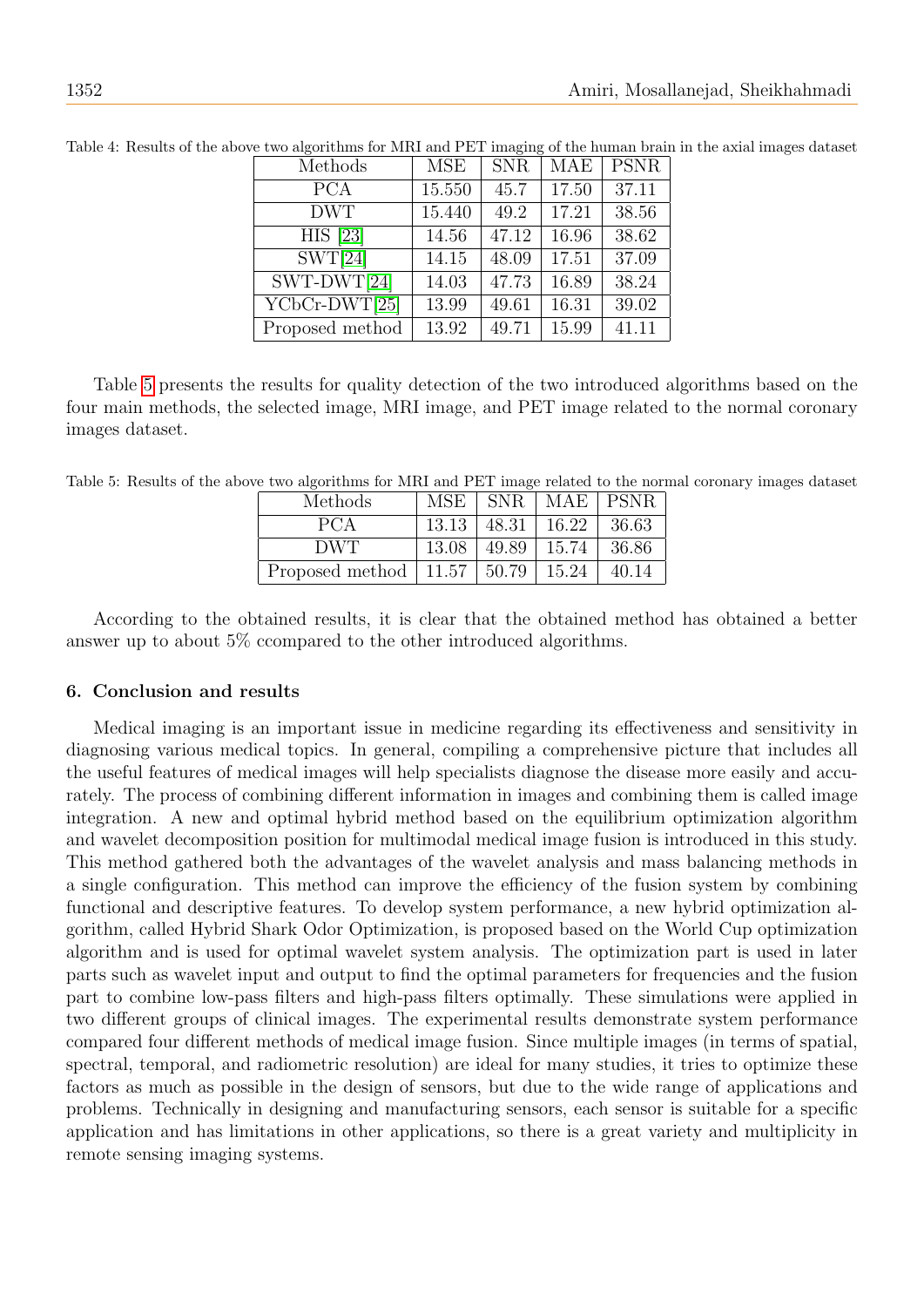On the other hand, due to the need for data with specifications mentioned in specific applications and the need to use and use existing data from each region, most image processing experts and comments have considered most data integration or data fusion methods. Researchers have attracted remote sensing. In general, data fusion is easier and more economical than designing and building an advanced sensor that has the power to separate spatial and spectral, so the simultaneous use of spatial and spectral information is certainly not possible without the use of data integration methods.

According to the data presented in Section 5, the proposed method provided a somewhat better combination than the other methods introduced. Also, the point evident in this method is that there is no need to manipulate the image in the early stages, which, unlike other methods, will not lead to image preprocessing challenges.

## References

- <span id="page-16-0"></span>[1] J. Li, K. Cheng, S. Wang, F. Morstatter, R.P. Trevino, J. Tang and H. Liu. Feature selection: A data perspective, ACM Comput. Surv. 50(6) (2017) 1–45.
- <span id="page-16-1"></span>[2] Y. Seo, Y. Choi, and J. Choi, River stage modeling by combining maximal overlap discrete wavelet transform, support vector machines and genetic algorithm, Water 9(7) (2017) 525.
- <span id="page-16-2"></span>[3] J. Tian, G. Liu and J. Liu, Multi-focus image fusion based on edges and focused region extraction, Optik 171 (2018) 611–624.
- <span id="page-16-3"></span>[4] A. Narimani, M. Akbarzadeh and M. Hamzeh, Evaluation of general health in medical students of AJA University of Medical Sciences, 2009, (2010) 49-55.
- <span id="page-16-4"></span>[5] X. Yi, E. Walia and P. Babyn, Generative adversarial network in medical imaging: A review, Medical Image Anal. 58 (2019) 101552.
- <span id="page-16-5"></span>[6] H.W. Goo and J.M. Goo, Dual-energy CT: new horizon in medical imaging, Korean J. Radiology 18(4) (2017) 555–569.
- <span id="page-16-6"></span>[7] S. Chakraborty, S. Chatterjee, A.S. Ashour, K. Mali and N. Dey, Intelligent Computing in Medical Imaging: A study, Advancements in Applied Metaheuristic Computing, IGI Global, 2018.
- <span id="page-16-7"></span>[8] B. Meher, S. Agrawal, R. Panda and A. Abraham. A survey on region based image fusion methods, Inf. Fusion 48 (2019) 119–132.
- <span id="page-16-8"></span>[9] S. Uluişik, F. Yildiz and A.T. Özdem İr. Image processing based machine vision system for tomato volume estimation, 2018 Electric Elect. Compu. Sci. Biomed. Engin. Meeting (EBBT). IEEE, 2018.
- <span id="page-16-9"></span>[10] L. Sajn and M. Kukar, *Image processing and machine learning for fully automated probabilistic evaluation of* medical images, Comput. Meth. Prog. Biomed. 104(3) (2011) 75–86.
- <span id="page-16-11"></span>[11] W. Yin, W. Zhao, D. You and D. Wang, Local binary pattern metric-based multi-focus image fusion, Optics Laser Tech. 110 (2019) 62–68.
- <span id="page-16-12"></span>[12] Y. Lakrissi, A. Saaidi and A. Essahlaoui, Novel dynamic color image watermarking based on DWT-SVD and the human visual system, Multimedia Tools Appl. 77(11) (2018) 13531–13555.
- <span id="page-16-13"></span>[13] E. Daniel, J. Anitha, K.K. Kamaleshwaran and I. Rani, Optimum spectrum mask based medical image fusion using Gray Wolf Optimization, Biomed. Signal Proces. Cont. 34 (2017) 36–43.
- <span id="page-16-14"></span>[14] S. Rein, and M. Reisslein, Performance evaluation of the fractional wavelet filter: A low-memory image wavelet transform for multimedia sensor networks, Ad Hoc Networks 9(4) (2011) 482–496.
- <span id="page-16-15"></span>[15] M. Manchanda and R. Sharma, An improved multimodal medical image fusion algorithm based on fuzzy transform, J. Visual Commun. Image Repres. 51 (2018) 76–94.
- <span id="page-16-16"></span>[16] M.M.H. Chowdhury and A. Khatun, Image compression using discrete wavelet transform, Int. J. Comput. Sci. Iss. 9(4) (2012) 327.
- <span id="page-16-17"></span>[17] K. Joshi, M. Kirola, S. Chaudhary, M. Diwakar and N.K. Joshi, Multi-focus image fusion using discrete wavelet transform method, Int. Conf. Adv. Engin. Sci. Manag. Tech. 2019, Uttaranchal University, Dehradun, India. 2019.
- <span id="page-16-18"></span>[18] J. Du, W. Li, K. Lu and B. Xiao, An overview of multi-modal medical image fusion. Neurocomputing 215 (2016): 3-20.
- <span id="page-16-19"></span>[19] R.R. Nair and T. Singh, Multi-sensor medical image fusion using pyramid-based DWT: a multi-resolution approach. IET Image Proces. 13(9) (2019) 1447–1459.
- <span id="page-16-20"></span>[20] V. Bhateja, H. Patel, A. Krishn, A. Sahu and A. Lay-Ekuakille, Multimodal medical image sensor fusion framework using cascade of wavelet and contourlet transform domains. IEEE Sensors J. 15(12) (2015) 6783–6790.
- <span id="page-16-10"></span>[21] R.X. Gao and R. Yan, From Fourier Transform to Wavelet Transform: A Historical Perspective, Springer, Boston, MA, 2011.